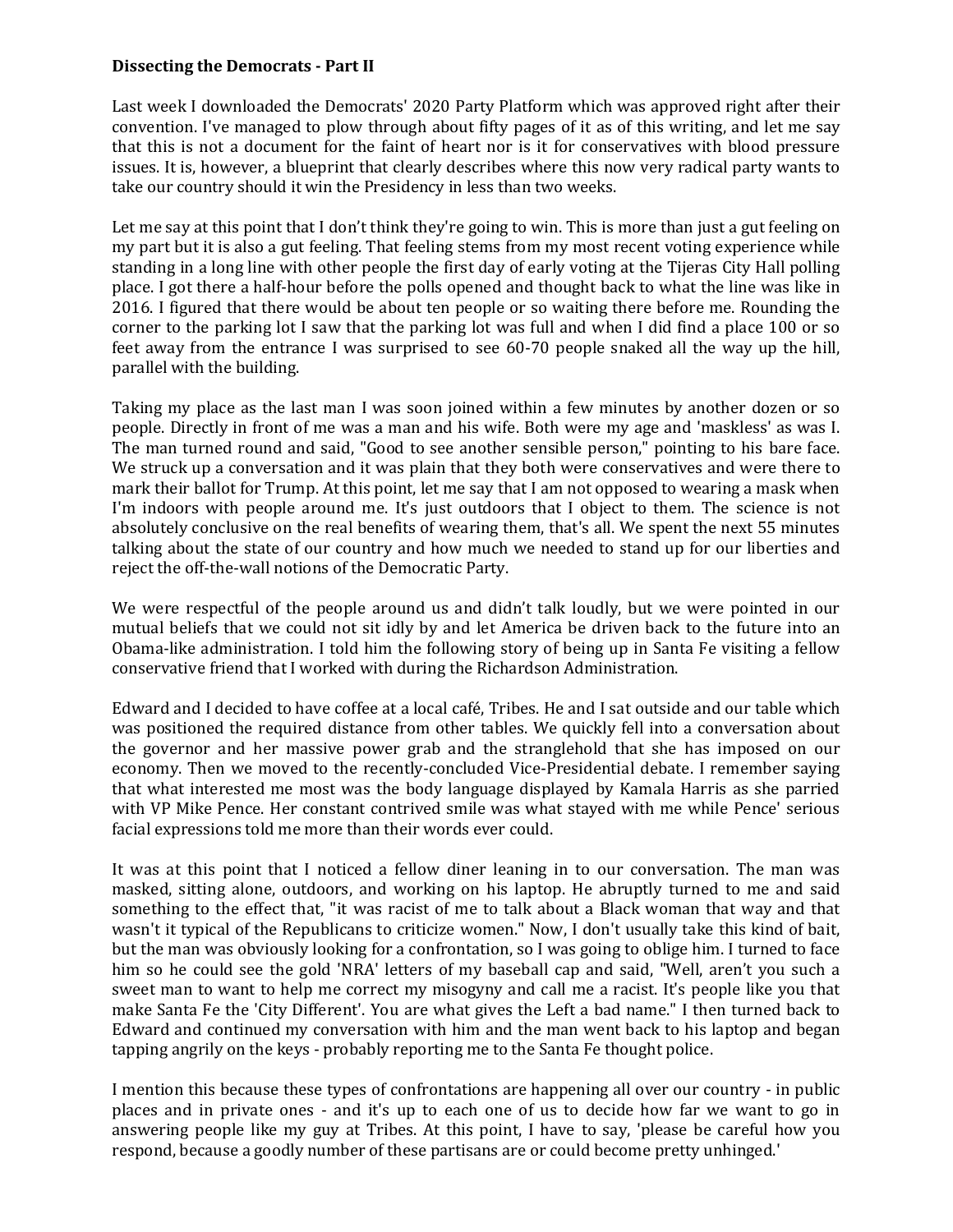I'm not saying you could be attacked like drivers in a road rage situation but you could get something thrown at you or even be thrown out of a restaurant for being an innocent party especially one wearing an NRA or MAGA hat in Santa Fe.

Back to my voter line in Tijeras.

The line grew quickly and had doubled by the time we got to the building entrance. Things were moving and people were calm. When we entered the building's foyer, I put on my mask but my conversation partners in front of me continued to be maskless. They were then approached by a voting official who offered them masks. They politely refused and he went on his way down the line. No one said anything to them after that. I, on the other hand had to pull mine down to breathe a little better and another official came up to me and said, "Please pull your mask up." Being the smart aleck I am, I said, "I'll pull mine up if you'll pull yours down." He then got a puzzled look on his face and I quickly added, "No problem, just kidding," and pulled mine back up. I tell you this to illustrate what could happen to you if you wander off the mask reservation at a polling place.

The ballot this year has the national races, the state races and judgeships on it along with a whole host of budget referenda and a few New Mexico Constitutional amendment questions. I voted for the judges that I knew or had heard about but agonized a bit over the budget-related yes or no questions. Since I'm not a fan of changing our state's Constitution, I voted 'no' on those items. It took me about ten minutes, and afterwards it felt good to have done my duty. I would encourage all of you who haven't voted to please do so before November 3rd.

I heard that while Democrats have been sending in absentee ballots at a higher than usual rate here Republicans voting in person have outnumbered the Dems' mail-in ballots. And THAT'S encouraging. I'm told that we could see an 8% increase in overall voting this election, up from the 62% we experienced in 2016. Please do your part to make that happen.

Now to dissecting the Democrats' political manifesto…

In a previous article I spoke about peeling back the Democrats' 'onion' that dealt with the whole issue of so-called *reproductive rights*. I think it's worth repeating that before we move on to other issues. "Democrats are committed to protecting and advancing reproductive health, rights, and justice. We believe unequivocally, like the majority of Americans, that every woman should be able to access high-quality reproductive health care services, including safe and legal abortion. We will repeal the Title X domestic gag rule and restore federal funding for Planned Parenthood, which provides vital preventive and reproductive health care for millions of people, especially low-income people, and people of color, and LGBTQ+ people, including in underserved areas. Democrats oppose and will fight to overturn federal and state laws that create barriers to reproductive health and rights. We will repeal the Hyde Amendment, and protect and codify the right to reproductive freedom. We condemn acts of violence, harassment, and intimidation of reproductive health providers, patients, and staff.

We will address the discrimination and barriers that inhibit meaningful access to reproductive health care services, including those based on gender, sexual orientation, gender identity, race, income, disability, geography, and other factors. Democrats oppose restrictions on medication abortion care that are inconsistent with the most recent medical and scientific evidence and that do not protect public health.

We recognize that quality, affordable comprehensive health care; medically accurate, LGBTQ+ inclusive, age-appropriate sex education; and the full range of family planning services are all essential to ensuring that people can decide if, when, and how to start a family. We are proud to be the party of the Affordable Care Act, which prohibits discrimination in health care on the basis of sex and requires insurers to cover prescription contraceptives at no cost.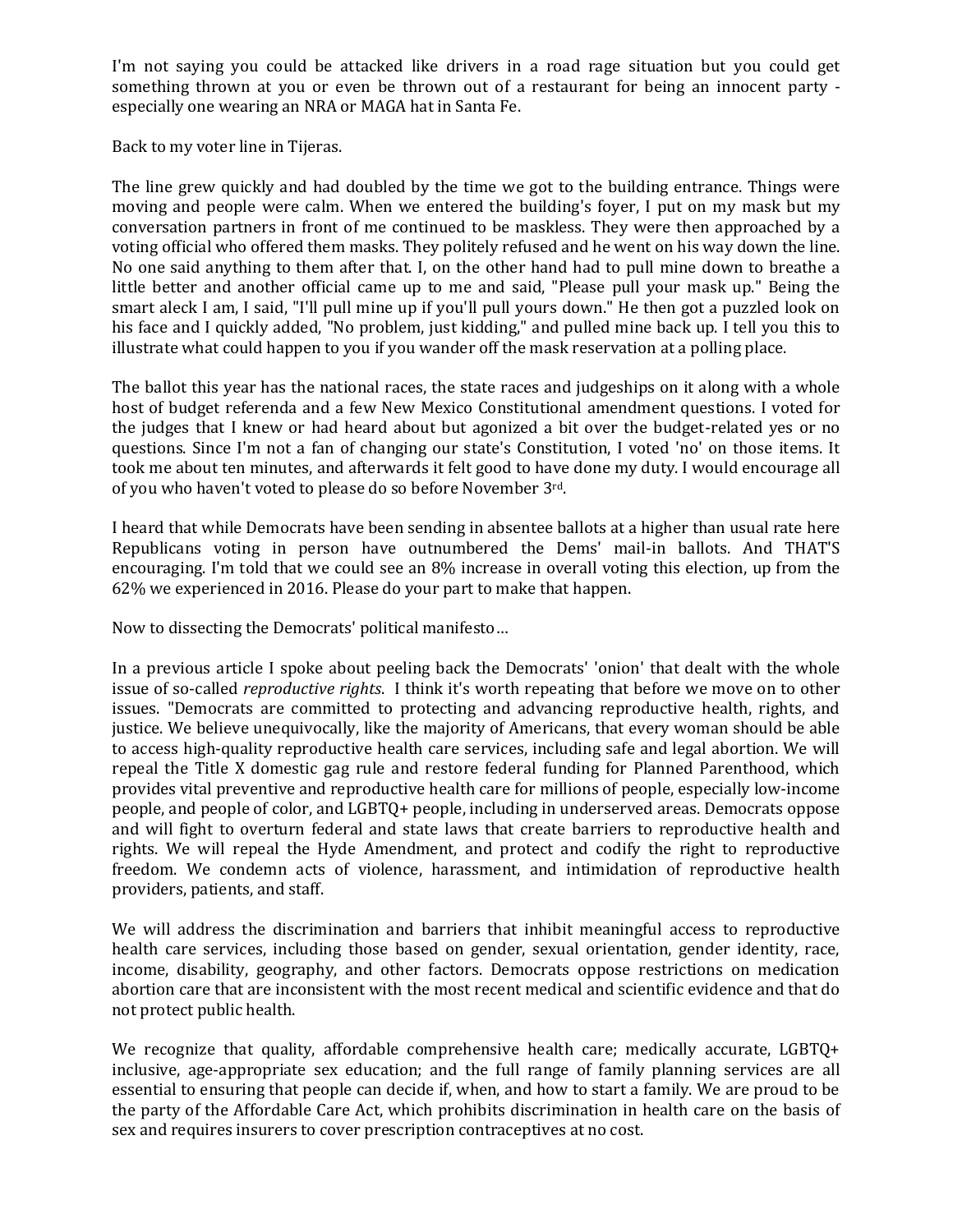These efforts have significantly reduced teen and unintended pregnancies by making it easier to decide whether, when, and how to have a child. We believe that a person's health should always come first. Democrats will protect the rights of all people to make personal health care decisions, and will reject the Trump Administration's use of broad exemptions to allow medical providers, employers, and others to discriminate."

You'll notice that nowhere in those paragraphs are the rights of the unborn spoken of. Why? Because the Democrats don't believe that the unborn HAVE any rights and that goes for the fathers of unborn children as well. While they say that they believe that a person's health always comes first, that doesn't apply to the helpless fetus that lives precariously inside the mother, depending on her for the very life that grows day by day. It will always amaze me that the Democrats can justify the taking of those innocent lives without due process while at the same time object to the death penalty for a convicted murderer. The hypocrisy is astounding.

On the economy, the Dems and ourselves are not too far apart except that they espouse (as does Joe Biden) a 'destroy the village in order to save it' mentality. This is especially true of their advocacy for further lockdowns which have not been proven to be a surefire solution to the Coronavirus' spread. More and more medical experts are seriously questioning the wisdom of that approach to stop or slow the pandemic. The Democrats are all-in when it comes to more national investment in our healthcare infrastructure as a pre-requisite for a long-term re-opening of the economy. To many of us who seek smaller government and less government control of our healthcare system, this is a call to arms.

In their plan, Democrats stress their support for 'the worker' but insist on loading up small businesses that employ workers with more expenses. They state, "We will reform the current unemployment insurance system to enable more workers to remain attached to their jobs, including by promoting payroll support and work-sharing programs with generous rates of wage replacement and requirements that employers maintain workers' benefits. For those workers who do lose their jobs, we will expand the unemployment insurance system to cover more workers, including independent contractors and gig, part-time, and tipped workers; make sure platform companies and companies that misclassify employees as contractors pay in to support the system like other employers do; and raise wage replacement rates, which are far too low in many states."

This is typical for Democrats who really don't understand the enormous challenges that small businesses face. They want to pile on more regulations and more costs to a sector that employs over 50% of America's total workforce. In addition, they want to increase social programs, adding to the burden. They say, "We will expand, not cut, nutrition assistance and food security programs that millions of Americans are relying on in this crisis"

The Dems desperately want to bail out failing Blue state governments, too. "We urgently need to support state and local governments, which are suffering severe budget shortfalls due to declines in tax revenues while being asked to shoulder the burden of COVID-related services and rising unemployment. State and local budget cuts translate quickly into lost jobs in education, health care, and social services—all fields where we need to be adding jobs to meet the needs of the American people. Democrats will extend significant aid to state and local governments, school districts, and public and nonprofit colleges and universities, including HBCUs and MSIs, to address these budget shortfalls and secure jobs. We will condition state and federal aid on maintaining and expanding public-sector employment, including provisions to protect workers' rights."

'Workers' rights' include eliminating right to work laws which the Dems view as anti-labor, ignoring the fact that the states seeing explosive growth are those that give workers flexibility and real workers' choice - to join or not join a labor union.

The Democrats see the pandemic as a Trojan Horse and the ideal vehicle to realize their plans for institutionalizing socialism in the country.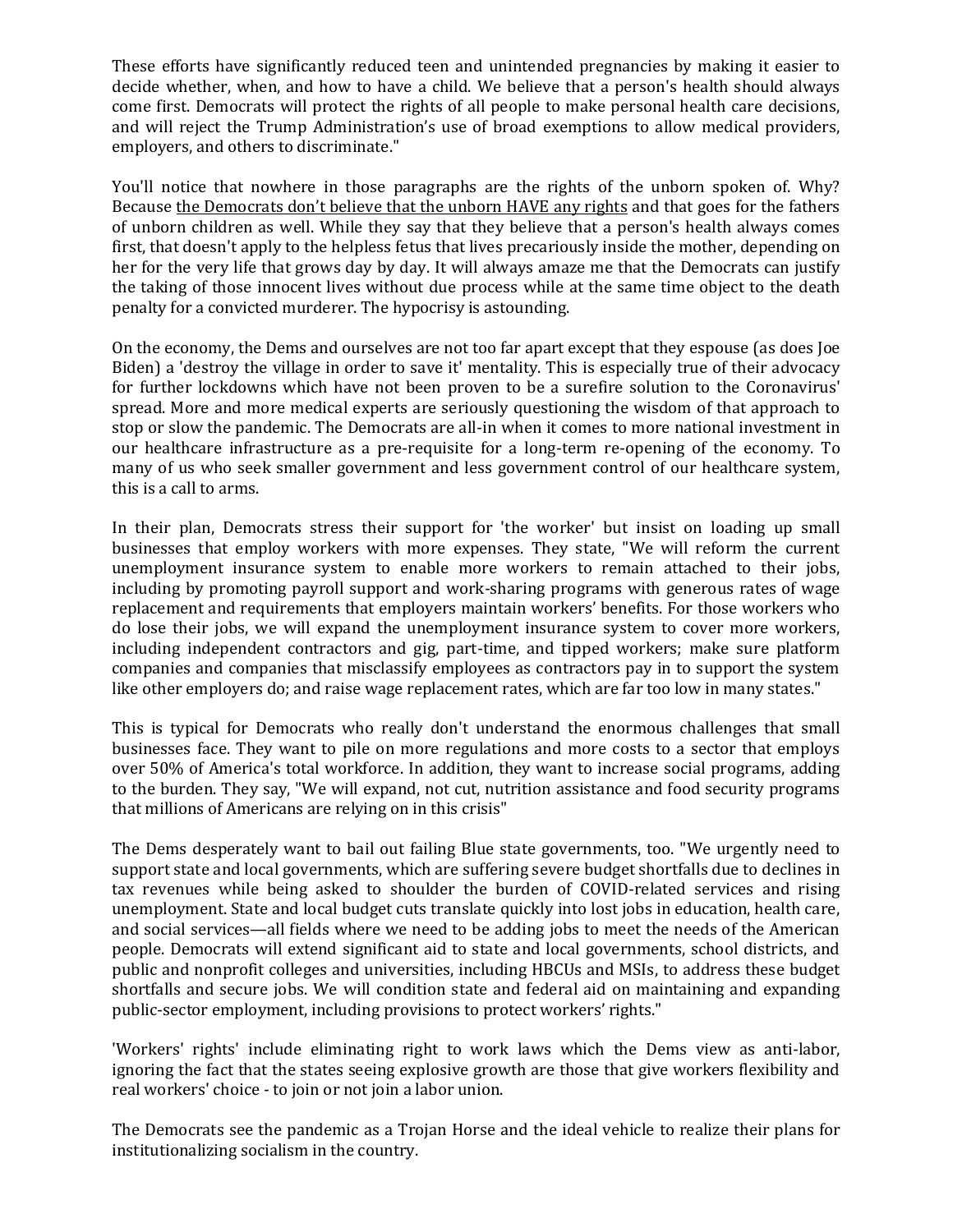One example is housing. From their manifesto they say, "The United States is facing an unprecedented housing crisis as a result of the COVID-19 pandemic and President Trump's recession, with millions of families at risk of being evicted. We support state and local measures to freeze rent increases, evictions, utility shutoffs, and late fees for rent, to prevent families from becoming homeless and making the pandemic even worse."

What is worrisome is that THAT stop gap measure could and probably would become permanent.

The Dems routinely exhibit total ignorance of the workings of the free market system and want to 'level the playing field' while dealing a crippling blow to the millions of ordinary citizens who have discovered the stock market and increasing their nest eggs. They state, "We will impose rigorous oversight on big corporations seeking financial assistance to weather the pandemic and *President Trump's recession*, to ensure that federal dollars support keeping workers on payroll, not enriching CEOs or shareholders. Taxpayer money should not be used to pay out dividends, fund stock buybacks, or give raises to executives."

Their ignorance of the facts is astounding. They say that the American economy is not working for the American people and conveniently forget the pre-Covid unemployment rates that made us the envy of the industrialized world with record-low unemployment for Blacks, Hispanics and women.

The Dems' memory is highly questionable on other subjects, too. One wonders where they've been these last four years. From their plan they say, "Unlike President Trump, we will stand up to efforts from China and other state actors to steal America's intellectual property and will demand China and other countries cease and desist from conducting cyber-espionage against our companies."

And their proposed path forward will not encourage more U.S. companies to re-invest in the USA from overseas operations. Here's what they say about that, "We will eliminate President Trump's tax and trade policies that encourage big corporations to ship jobs overseas and evade paying their fair share of taxes." They want to raise corporate taxes and put our exporters in a financial vise under the guise of 'protecting domestic jobs'. President Trump has the right idea - use the carrot of incentives, not the stick of higher taxes, but that has never been the choice of committed Liberals.

On healthcare, the Dems are for socialized medicine. There's no other way to say it, honestly. By taking an industry that accounts for a fifth of our total economy and turning not only the insurance aspect of it but also healthcare delivery, into a government-run enterprise they fail to see how taking away patients' rights to choose and replacing them with the government's sole right to choose is going to give us a better healthcare system! You need to read pages 28-34 of the platform to see what the Dems are after - top down, government-run management of Americans' health. Do we all remember, "If you like your doctor you can keep him and if you like your health plan you can keep it and the average family will save \$1500/year under Obamacare?" I rest my case.

For decades, the Democrats have portrayed themselves as THE party of the underprivileged minorities in America. In fact, they have done precious little to promote a PEOPLE-led movement to address the racial and ethnic inequities that remain in our system… naturally, over time. Their solution is more laws and income redistribution and creating more panels and commissions to discuss our problems. Their solutions are always rooted in more talk and less concrete action that will create better and more opportunities for Americans. They say, "We believe Black lives matter, and will establish a national commission to examine the lasting economic effects of slavery, Jim Crow segregation, and racially discriminatory federal policies on income, wealth, educational, health, and employment outcomes; to pursue truth and promote racial healing; and to study reparations. We must acknowledge that there can be no realization of the American dream without grappling with the lasting effects of slavery, and facing up to the centuries-long campaign of violence, fear, and trauma wrought upon Black Americans.